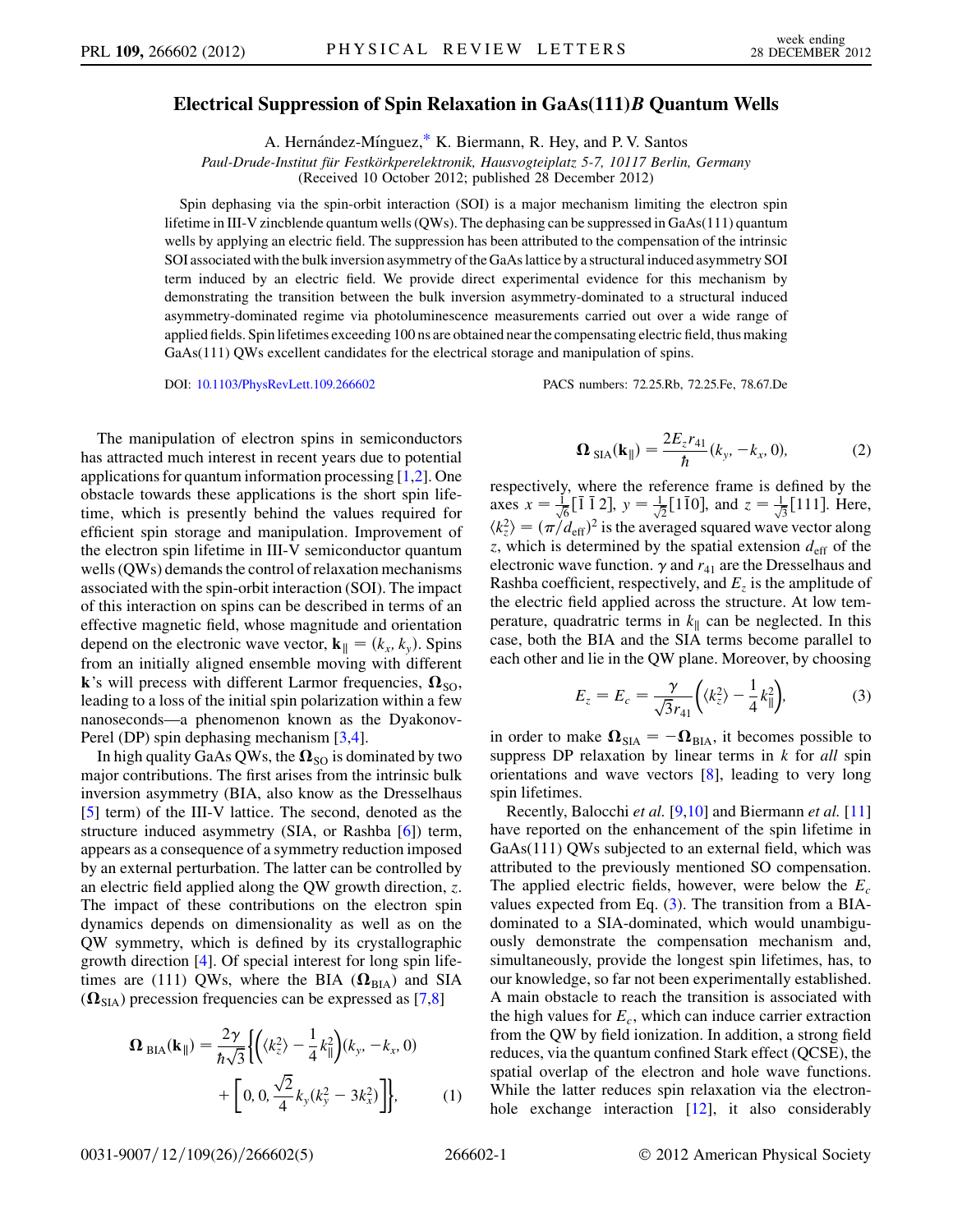diminishes the radiative recombination rate and, consequently, the yield of the polarization-resolved photoluminescence (PL) technique normally used for probing spins.

In this contribution, we overcome this limitation by probing spins via a novel PL technique combining pulsed illumination and biasing. This technique enables measurements of the spin lifetime in (111) GaAs QWs embedded in  $n-i-p$  diode structures over a wide range of electric fields across the compensation point. We show that the lifetime  $\tau_z$  of optically injected, z oriented spins initially increases with reverse bias, reaches a maximum, and then reduces for higher biases. The maximum is attributed to the transition between a regime dominated by the BIA contribution to another determined by the bias-induced SIA term: its observation provides a conclusive evidence of the SOI compensation mechanism. The measured compensation field  $E_c$  yields ratios  $r_{14}/\gamma$  (cf. Eq. [\(3\)](#page-0-0)) comparable to the ones reported in the literature [[9,](#page-4-9)[13\]](#page-4-13). Moreover, the spin lifetime close to  $E_c$  reaches values exceeding 100 ns, which are among the highest reported for GaAs structures. The bias also enhances the lifetime  $\tau_R$  of spins precessing around an in-plane magnetic field  $B$ , but not to the same levels as  $\tau_z$ . Studies of the temperature dependence prove that the shorter lifetimes  $\tau_R$  near  $E_c$  cannot be accounted by the higher order terms in k of  $\Omega_{\text{BIA}}(\mathbf{k}_{\parallel})$  in Eq. ([1\)](#page-0-1), thus indicating the existence of an additional relaxation channel for in-plane spins.

The studies were carried out on two kinds of samples. The first consists of a GaAs multiple quantum well (MQW) grown by molecular beam epitaxy on a p-doped GaAs(111) *B* substrate tilted by  $\delta\theta = 2^{\circ}$  towards *x*. As  $\langle k_z^2 \rangle$  in Eq. ([3\)](#page-0-0) is proportional to  $d_{\text{eff}}^{-2}$ , the compensation field reduces for thick QWs. We took advantage of this fact by using thick (25 nm-thick) GaAs QWs. The MQW sample [cf. Fig.  $1(a)$ ] consists of a stack of 20 QWs separated by  $(Al,Ga)As$  barriers [cf. Fig.  $1(b)$ ]. In order to apply the electric control field, the MQW stack was embedded within the intrinsic region of a  $n-i-p$  structure. The bias voltage  $(V_b)$  was applied between an Al Schottky contact deposited on top of the structure and the p-type doped substrate. To confine the applied voltage along the  $z$ direction, the top doped layers and part of the top (undoped) (Al,Ga)As spacer layer above the MQW were processed into mesa structures with a diameter of 300  $\mu$ m by wet chemical etching. The second sample contains a single QW (SQW) grown on a substrate with  $\delta\theta = 1^{\circ}$ . Its structure is similar to the MQW in Fig.  $1(a)$  with the difference that all QWs, except the one in the middle of the stack, were replaced by (Al,Ga)As barriers.

The time-resolved PL studies were performed at different temperatures in a cold finger cryostat with a window for optical access and electric feedthroughs for the application of high-frequency bias pulses. Care was taken during sample mounting to reduce the build-up of stress fields in the



<span id="page-1-0"></span>FIG. 1 (color online). (a) Structure of a multiple quantum well (MQW) embedded in a  $n-i-p$  sample and the electric contacts. The bias voltage,  $V_b$ , is applied between the top *n* region and the p-doped substrate. (b) Layer structure of the active region of the MQW sample. (c) I vs  $V_b$  curves of the single quantum well (SQW) at  $T = 39$  K, without (black) and with (red) illumination. Inset: photoluminescence (PL) of the SQW for  $V_b$  going from 2 (black curve) to  $-3$  V (pink curve) in steps of  $-1$  V.

sample during the cooling process. Spin polarized charge carriers were selectively excited in the QWs using a circularly polarized pulsed laser beam with a wavelength of 757 nm and a repetition period of 80 ns focused on the sample surface by a microscope objective. The PL emitted by the QWs was collected by the same objective, spectrally filtered by band-pass filters, and split into two beams with intensity proportional to its left  $(I_L)$  and right  $(I_R)$  circular components using a quarter-wave plate followed by a polarizing beam splitter. The two beams were then detected with time resolution by a pair of photodetectors synchronized with the laser pulses. From the detected signals, we determined the temporal evolution of the electron spin polarization defined as  $\rho_s(t) = [I_R(t) I_L(t)$ ]/ $[I_R(t) + I_L(t)]$ . Although the relaxation process from the optically excited high energy states to their quasi thermal equilibrium ones implies some reduction of the initial orientation of the electron spins, a significant fraction of the optically generated electron spin polarization is preserved in wide QWs [\[14\]](#page-4-14). Therefore, as the typical hole spin lifetimes in the present temperature range are limited to a few hundreds of picoseconds [[15](#page-4-15)], the polarization of the photons emitted for longer times via electronhole recombination is determined only by the electron spin orientation.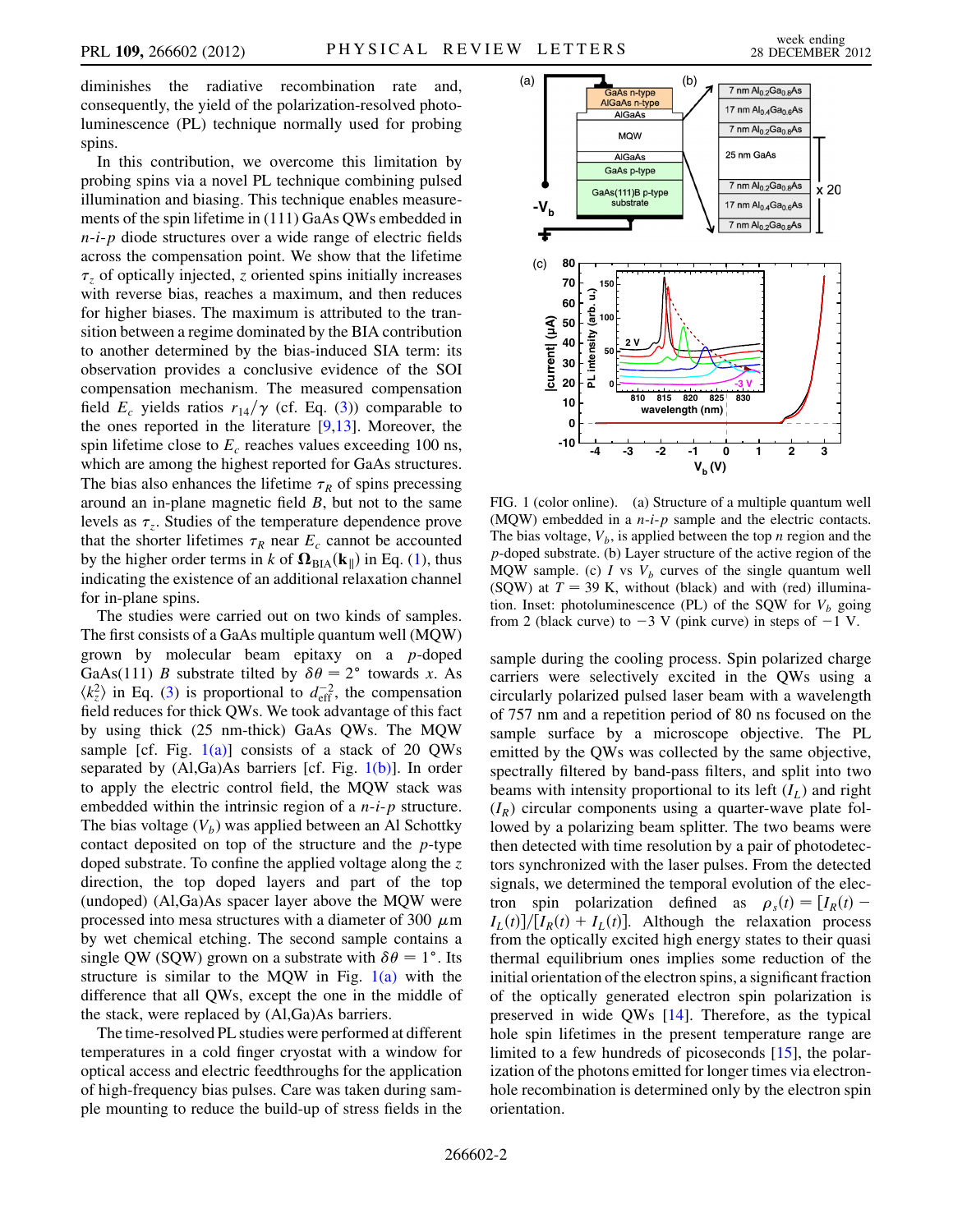Figure [1\(c\)](#page-1-0) shows the I vs  $V_b$  curves of the SQW recorded at 39 K in the dark (black curve) and under illumination (red curve). Note that according to the convention of Fig.  $1(a)$ , forward (reverse) bias corresponds to  $V_b > 0$  ( $V_b < 0$ ). The spectroscopic experiments were carried out for biases between  $-3.5$  and 2 V, where the current through the diodes is negligible. The PL spectra of the SQW displayed in the inset show that the energy, line width, and intensity of the PL line change due to the QCSE induced by the applied bias. Figure  $2(a)$  shows the spin polarization dynamics of the MQW in the region of low reverse bias (for  $V_b \ge -0.9$  V). The spin lifetime increases considerably with reverse bias, in accordance with results already reported  $[9-11]$  $[9-11]$  $[9-11]$ . This behavior is attributed to the partial compensation of the BIA term by the SIA term induced by the externally applied electric field. Note, however, that the PL intensity reduces substantially with bias due to the QCSE. This hinders the detection of spins at the large reverse fields required for compensation.

The previous limitation was overcome by carrying out the experiments under pulsed reverse bias. Here, laser and bias pulses are synchronized and have the same repetition



<span id="page-2-0"></span>FIG. 2 (color online). (a) Time-resolved spin polarization,  $\rho_s$ , of the MQW for different bias voltages  $V_b \ge -0.9$  V. (b) Right  $(I_R,$  solid lines) and left  $(I_L,$  dashed lines) circularly polarized PL as a function of time for voltage pulses of 40 ns, repetition period of 80 ns and amplitude  $V_b \le -1.2$  V. The lowest curve shows the time dependence of the  $I_R$  and  $I_L$  recorded for  $V_b = 0$ .

rate. The laser pulse hits the sample at the time instant  $t = 0$  shortly after the application of a reverse bias pulse of variable amplitude  $V_b$ . As in the previous experiments, the reverse bias prevents the recombination of the photoexcited spin polarized carriers, which remain stored in the QWs during the bias pulse. Information about the density of stored carriers and spins is extracted at the end of the bias pulse, when the diode structure is subjected to a small forward bias ( $V_b = 1$  V) to induce carrier recombination.  $I_R(t)$  and  $I_L(t)$  traces recorded under a 40 ns long bias pulse with a repetition period of 80 ns are illustrated in Fig. [2\(b\)](#page-2-0). The amplitude of the PL after the bias pulse increases for  $V_b < -1.2$  V as the carrier lifetime exceeds the pulse width. The PL rise time is determined by the falling time of the bias pulses of  $t_r = 2$  ns. For pulse biases  $V_b < -2$  V, the integrated PL after the pulse corresponds to almost 60% of the one detected right after the laser pulse under a dc-bias of 0 V [lowest curve in Fig.  $2(b)$ ], thus indicating that the QWs can efficiently store a high density of carriers over long times. The reduction of the retrieved PL intensities for pulse voltages  $V_b < -3.5$  V is attributed to field-induced carrier extraction.

The remarkable difference in intensity of the  $I_R$  and  $I_L$ light pulses in Fig. [2\(b\)](#page-2-0) after a delay of almost 40 ns attests to the conservation of the spin polarization during charge storage. Note that this difference vanishes shortly after the bias pulse due to the reduced spin lifetime under forward bias. The lifetime of the stored spins was determined by recording  $I_R(t)$  and  $I_L(t)$  traces for different bias pulse widths and calculating the decay rate of spin polarization defined as before. The half filled symbols in Fig.  $3(a)$ summarize  $\tau$ <sub>z</sub> measured in the MQW and SQW samples under pulsed biases at different temperatures. The data matches well the corresponding results for low electric fields obtained from the decay of the spin polarization directly after the laser pulse (solid and open symbols). In all cases, the field dependence of the spin lifetime shows a maximum for fields of  $15.0 \pm 0.3$  and  $18.5 \pm 0.3$  kV/cm for the MWQ and SQW, respectively. The observation of these maxima unambiguously establishes the compensation of the BIA term by the SIA term as the mechanism for spin enhancement in (111) QWs. Moreover,  $\tau$ <sub>z</sub> increases with decreasing temperature and exceeds 50 and 100 ns close to  $E_c$  for the SQW and MQW samples: these lifetimes are among the longest values reported for GaAs structures. The extension of the SIA-dominated bias region beyond the compensation point is limited up to values of the electric field of about 1.5–2 times longer than the required one for compensation. This maximum applied field is determined by field-induced carrier extraction under high reverse biases.

According to Eq. [\(3\)](#page-0-0), the compensation field  $E_c$  depends on the ratio  $r_{41}/\gamma$  between Rashba and Dresselhaus spin-splitting constants. The effective QW thickness of  $d_{\text{eff}}$  = 28.6 nm was determined by calculating the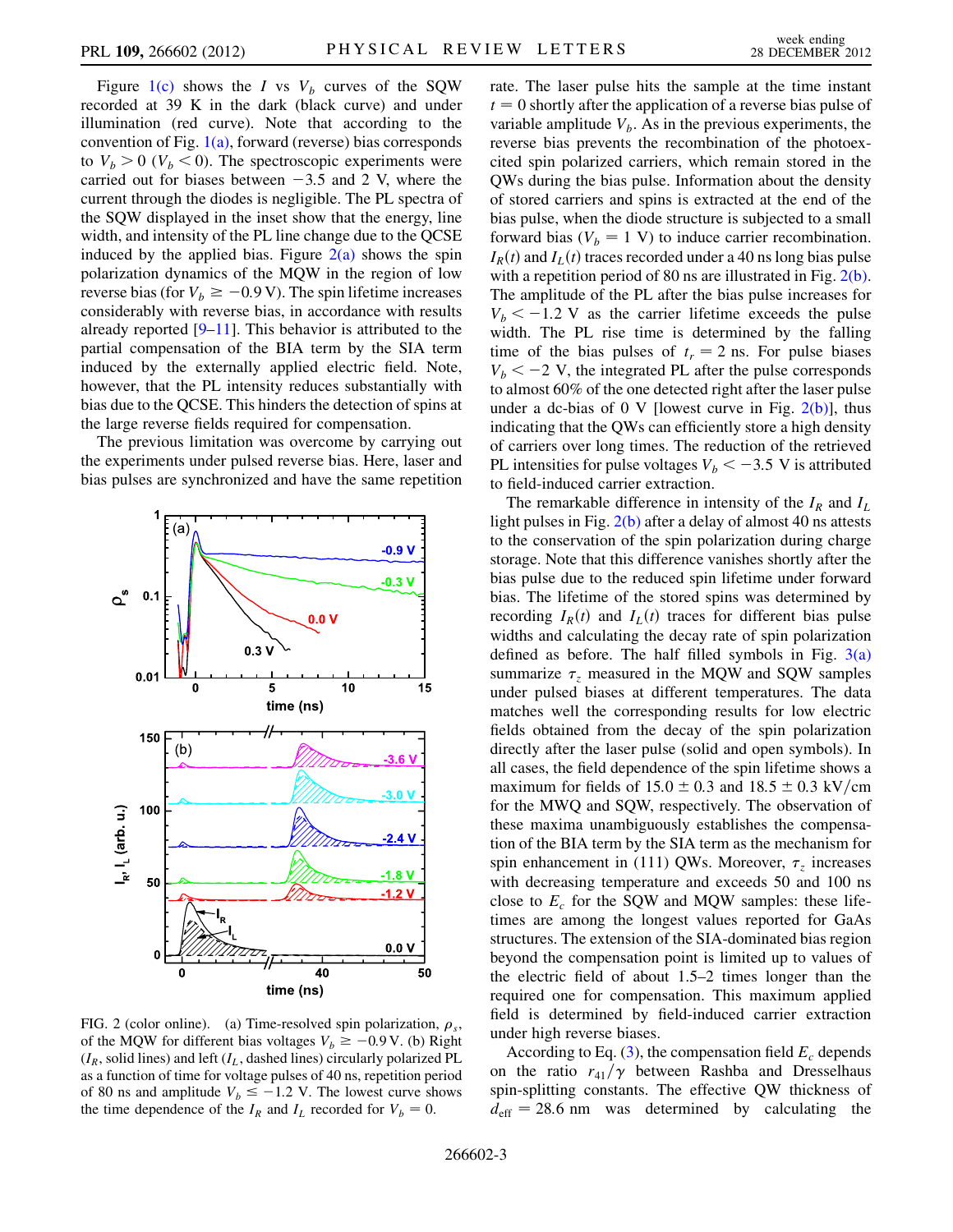

<span id="page-3-0"></span>FIG. 3 (color online). Spin lifetime as a function of the applied electric field  $(E_z)$  and temperature (a) in the absence  $(\tau_z)$ , and (b) in the presence of an in-plane magnetic field  $B = 120$  mT  $(\tau_R)$ . The results were obtained from the decay of the spin polarization just after the laser pulse (filled and open symbols) and after the bias pulse (half filled symbols). The curves marked MQW in (a) are for the MQW at 33 K (dark blue squares) and 39 K (dark red circles). The measurement temperatures for the SQW are: 33 K (black squares), 39 K (red circles), 50 K (green up triangles), 60 K (blue down triangles). The solid and dashed lines are the lifetimes calculated at the same temperatures using the model described in detail in the text for  $B = 0$  and  $B = 120$  mT, respectively.

penetration of the electronic wave function into the (Al,Ga) As barriers using a  $\mathbf{k} \cdot \mathbf{p}$  model. For these wide QWs, the average thermal values  $\langle k_{\parallel}^2 \rangle \sim 0.25 \langle k_z^2 \rangle$  at  $T > 30$  K cannot be neglected and the higher order terms in Eq. ([1\)](#page-0-1) have to be taken into account. For this purpose, we have calculated the DP scattering rate  $\tau_i$  for spins along i according to [\[8\]](#page-4-8)

<span id="page-3-2"></span>
$$
\frac{1}{\tau_i} = \tau_p^* [\langle \Omega_{\text{SO},j}^2(k) \rangle + \langle \Omega_{\text{SO},k}^2(k) \rangle], \qquad i \neq j \neq k = x, y, z.
$$
\n(4)

Here,  $\tau_p^*$  is proportional to the momentum relaxation time and  $\mathbf{\Omega}_{\text{SO}}(\mathbf{k}_{\parallel}) = \mathbf{\Omega}_{\text{BIA}}(\mathbf{k}_{\parallel}) + \mathbf{\Omega}_{\text{SIA}}(\mathbf{k}_{\parallel}) + \mathbf{\Omega}_{\text{BIA}}^{(\theta)}(\mathbf{k}_{\parallel}),$ where we include in addition to the terms in Eqs. ([1](#page-0-1)) and [\(2\)](#page-0-2) the correction  $\Omega_{\text{BIA}}^{(\theta)}(\mathbf{k}_{\parallel})$  to the SOI due to the tilt  $\delta\theta$  of the QW plane relative to the  $(111)$  orientation  $[16]$ . The lines in Fig. [3\(a\)](#page-3-0) show the dependence of  $\tau_z$  calculated assuming  $\tau_p^* = 5$  ps and a ratio  $r_{41}/\gamma = 0.35$ . These parameters, which determine  $E_c$  and the peak lifetime, respectively, were selected to match the experimental data for the SQW (the measured  $E_c$  for the MQW may be affected by an inhomogeneous field distribution within the layer stack [[17](#page-4-17)]). Note that the model predicts reasonably well the decrease of  $E_c$  with increasing temperature [cf. Eq.  $(3)$  $(3)$ ] as well as the temperature dependence of the lifetime at  $E_c$ . Finally, by using  $\gamma = 17 \pm 2 \text{ eV} \text{Å}^3$  deter-mined in Ref. [[18\]](#page-4-18), we obtain  $r_{41} = 6 \pm 1 e \text{ Å}^2$ . The latter is slightly above  $r_{41} = 5.2 e \text{ Å}^2$  calculated in Ref. [\[7](#page-4-7)] and  $r_{41} = 4 e \text{ Å}^2$  measured in Ref. [[19](#page-4-19)].

<span id="page-3-1"></span>

FIG. 4 (color online). Spin dynamics in the SQW for three different bias voltages  $V_b$  measured at 39 K under  $B = 120$  mT (solid lines) and in the absence of external magnetic field (dashed lines).

The reverse field is also expected to increase the lifetime  $\tau_R$  of spins precessing around an in-plane magnetic field  $B||y$ . This behavior is demonstrated in Fig. [4,](#page-3-1) which compares  $\rho_s(t)$  traces measured in the SQW sample under  $B = 0$  (dashed lines) and  $B = 120$  mT (solid lines). Both  $\tau_z$  and  $\tau_R$  increase under moderate reverse biases. The initial spin polarization reduces significantly under a magnetic field. This behavior arises from the fact that the temporal width of the laser pulse (of  $\approx 600$  ps) is comparable to the spin precession period (of  $\approx$  1.5 ns). Finally, the value of the g factor obtained from the fitting of the precessing spins at zero bias is  $|g| \approx 0.42$  [\[20\]](#page-4-20), in good agreement with that expected for electrons confined in a thick GaAs QW.

Figure [3\(b\)](#page-3-0) displays the field dependence of the lifetime  $\tau_R$  of precessing spins in the SQW. In the range of investigated magnetic fields, we have checked that  $\tau_R$ for this sample is independent of the magnetic field amplitude, thus ensuring that it is not limited by inhomogeneities in the  $g$  factor (the same is not expected for the MQW sample [\[21\]](#page-4-21)). The electric field dependence of  $\tau_R$  in Fig. [3\(b\)](#page-3-0) can be divided into two regions. For applied fields away from  $E_c$ , the spin lifetime increases under a magnetic field. This behavior can be understood from Eq. [\(1\)](#page-0-1) by taking into account that at low temperatures  $\Omega_{\text{SO},z}(\mathbf{k}_{\parallel}) \ll$  $\Omega_{\text{SO},x}(\mathbf{k}_{\parallel}) \approx \Omega_{\text{SO},y}(\mathbf{k}_{\parallel})$ . Under this condition,  $\tau_x \approx \tau_y =$  $2\tau_z$  and  $\tau_R = [(1/2)(\tau_x^{-1} + \tau_z^{-1})]^{-1} \approx 4\tau_z/3.$ 

Close to  $E_c$ , in contrast, the z-component of  $\Omega_{\text{BIA}}(\mathbf{k}_{\parallel})$ [cf. Eq.  $(1)$  $(1)$ ], which is not compensated by the SIA term, leads to the  $\tau_R < \tau_z$ . The dependence of the spin lifetime on bias, temperature, and magnetic field is well reproduced by the dashed lines, which display the lifetime of precessing spins calculated using the model described in connection with Eq. [\(4](#page-3-2)). Note, however, that the temperature dependence of the peak lifetimes in Fig.  $3(b)$  is weaker